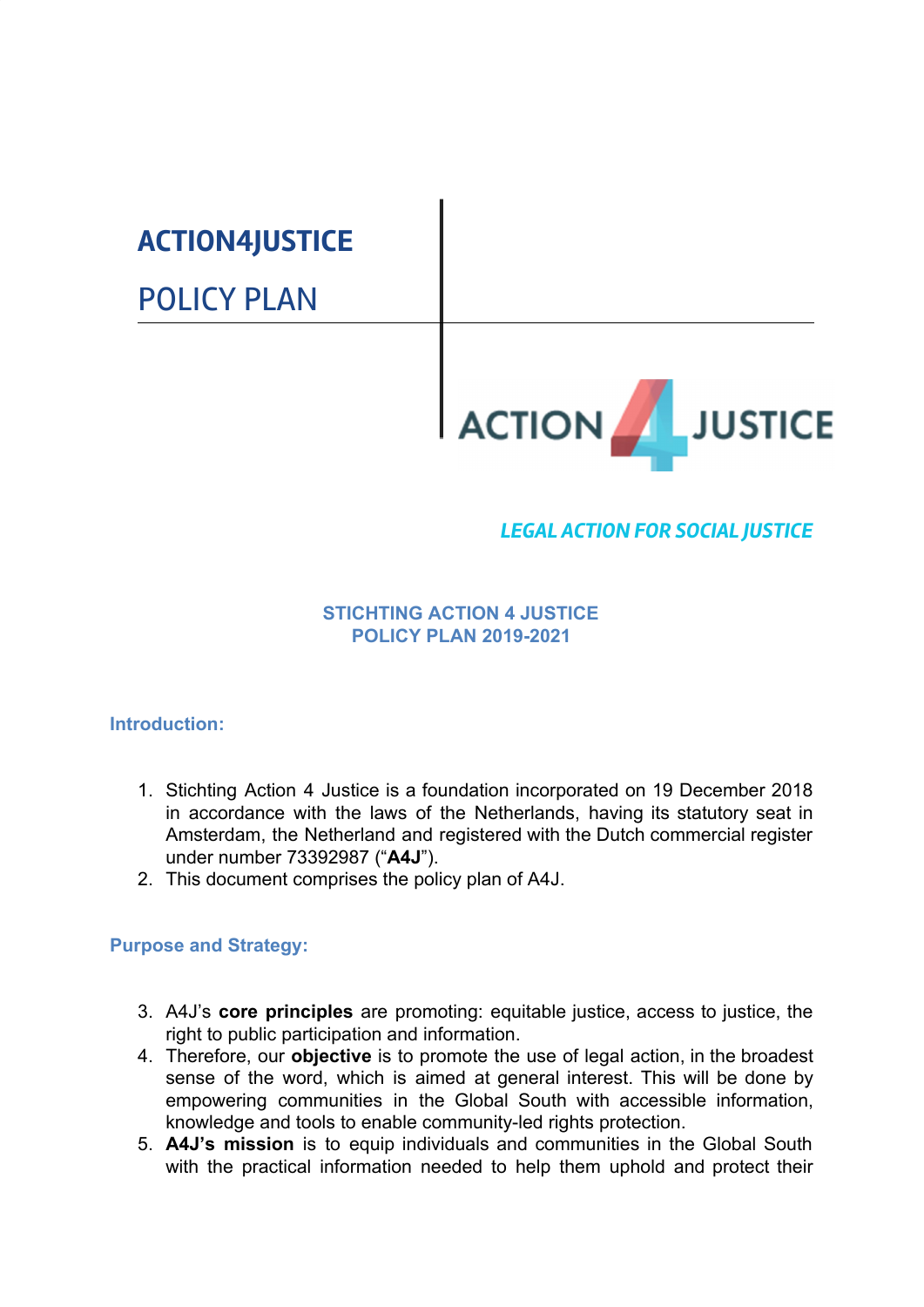human, social and political rights and environment through legal action and advocacy. We envision a world where legal remedies are accessible to all in order to push for government and corporate accountability and action for people and planet.

- 6. In order to **deliver our mission**, we are creating **a platform** capable of providing practical information across human, civil and political rights and environmental protection to help our target audience develop and implement (litigation) strategies to serve the public interest, including communities, civil society organisations and local practitioners in the Global South. This platform consists of four main components:
	- **The Hub-site:** is the parent website with global scope that aims to provide generalised information. There are currently nine legal areas on the Hub: land rights, corruption, climate change, access to information, and refugee and migrant rights. Other legal areas, such as business and human rights, the right to health, and arrest and detention, are in the final stages of development.
	- **The Spoke-sites:** are country-specific sites which aim to provide practical guidance on procedural and substantive law pathways that have been tailored to the practical and legal context of a particular country. They will also reference opportunities to seek remedy and redress in a given country in the domestic system, and through regional and international mechanisms. Likewise, pooling the cross-jurisdictional expertise of those involved in A4J allows Spoke-Sites to also identify innovative strategies, used in other systems, that may be utilised in the country of reference.
	- **Workshops**: we will engage communities of legal activists established and mobilised through the creation of the Hub-site and Spoke-Sites in individual countries. Such communities will enable A4J content to be delivered to the intended beneficiaries via networks of local litigators and civil society organisations, which A4J seeks to nurture and support. These workshops will provide a key opportunity to inform our target audiences about human rights, environmental protections and public interest litigation strategies, and to disseminate A4J materials. The workshops will be locally led, by the national A4J partners involved in the creation of the Spoke-Sites.
	- **Offline discussions, community forums and innovation support:** that regard mobilisation of communities of legal activists and practitioners on the ground in Spoke-countries who will be coupled with the establishment of online community forums where users of the website can discuss issues and exchange best practice on topics. There will also be exchange of knowledge and experience across Spoke-countries through the Hub-site.
- 7. A4J is **a non-profit** organization and works for **the public benefit**.
- 8. Upon dissolution of the entity the entire liquidation balance shall be transferred to an ANBI with a comparable goal.